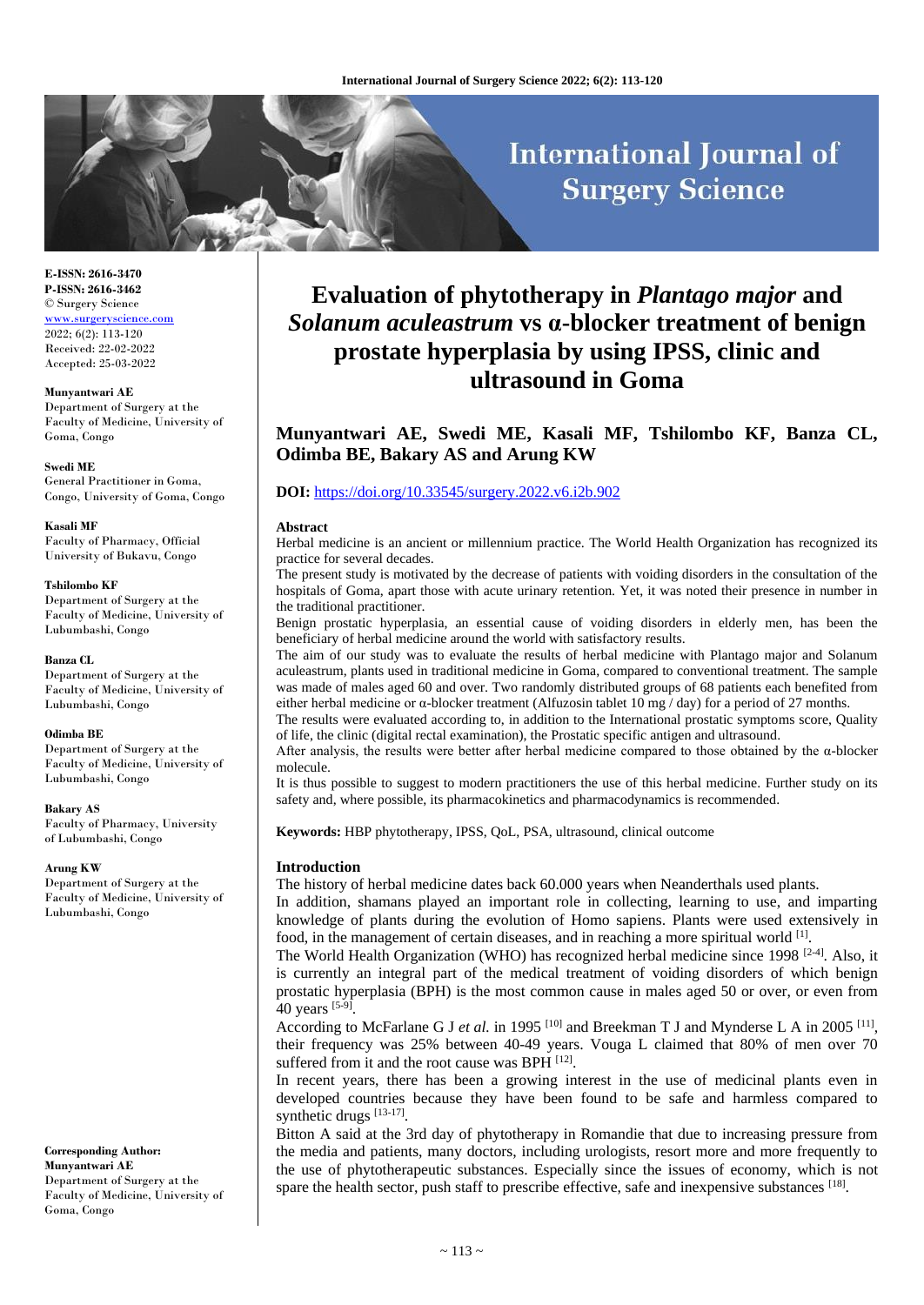Herbal medicine for HBP ranks alongside α1 blockers and anti 5α reductases in the medical treatment of BPH [11, 19]. Voiding disorders due to BPH have a great impact on the quality of life but also are characterized in Africa and the DRC in particular by significant morbidity and mortality mainly due to open surgery, the only recourse in our limited context on the plateau technique [20-28] .

In Goma, having noted the low attendance of these patients from official health institutions  $[22]$ , we conducted a study, which showed us a high prevalence of voiding disorders in elderly males in the city [29].

Due to ignorance and the high cost of care, many of these patients were found with the traditional healer. From where a first evaluation on the herbal medicine of BPH with Plantago major and Solanum aculeasteum on a small sample was carried out and led to satisfactory results rated by the International Prostatic Symptoms Score (IPSS) and the Quality of life (QoL) [30] .

By the present study, we wanted to extend the evaluation of the results on a larger sample by the IPSS, the QoL, the digital rectal examination (DRE), the rate of the Prostatic Specific Antigen (PSA) and the ultrasound in the aim to determine the effectiveness of this herbal medicine.

These two plants are recognized at the Lwiro National Herbarium, the first recorded at No. 2193 by Christiansen A R on March 20, 1958, the second at No. 2993 by Troipin G on January 20, 1957<sup>[31]</sup>.

The plants mentioned above, rich in chemical substances, have been found to be effective on several pathologies apart from BPH. The choice of these local plants was justified by their use by local traditional medicine, by the abundant literature which recognizes their effectiveness, availability, harmlessness, and finally by the choice of authors according to geography.

#### **Material and Methods**

Our study consisted of a clinical trial on two cohorts of patients recruited and distributed randomly according to the rule of Durand Cl <sup>[32]</sup> or 68 were receiving the phyto-medication whose dosage was described in the previous study [30] and 68 with Alfuzosin 10 mg tablet, at a dosage of 10 mg per day.

Were included in this study all patients who had at least 60 years

old with moderate or severe but uncomplicated IPSS and without decompensated comorbidities with a QoL≥3,that means unhappy patients of their condition.

The duration of the study was 27 months that we divided into 3 episodes of 9 months each. The study focused on the comparative assessment of IPSS, QoL, clinic (mainly examination of the abdomen combined with digital rectal examination), PSA and ultrasound.

IPSS and QoL were assessed using the American Association of Urologists Index Score (AUA-Is) questionnaire recommended by WHO in 1992<sup>[33]</sup>.

- The PSA was performed using the Ichroma II machine from Boditech Med Int (South Korea 2018) (Normal level 0-4 ng  $/$  ml).
- The endorectal ultrasound performed by a single doctor specializing in medical imaging using the Bruel and Kjaer model ultrasound (BK Medical 7.5MHZ USA 2005). All prostate weighted above 30 grams was pathological in adults. The classification of Ultrasound results was as follows: 30-60 g (small volume), 60-80 g (moderate), and  $>$ 80 g (large)- A doctor specializing in histopathology did examination of biopsy sample using the "tru cut" and a sampling needle mounted on an ultrasound probe (6 per side).

Every nine months, the data were recorded, encoded and analyzed on the monitoring sheets. We present the results from the beginning of the study to January 1, 2019 and those from the end to March 31, 2021 for better concision.

Data processing was done by SPSS version 23 and interpretation by test  $\chi^2$  ( $p < 0.05$ ).

The rules of medical ethics have been observed and the work has obtained the prior approval of the ethics commission of the Faculty of Medicine of the University of Lubumbashi (reference CEM UNILU No Approval: UNILU / CEM / 121/2018 of November 06, 2018). All patients were consenting and well informed about the risk and benefit of the study.

#### **Result 1. IPSS**



## **Fig 1:** IPSS

Ninety-five percent of the herbal medicine provided better relief to patients compared to treatment with Alfuzosin. There were no

more severe cases after herbal medicine (Chi-square = 44.84 and P-value 0.00 <0.05).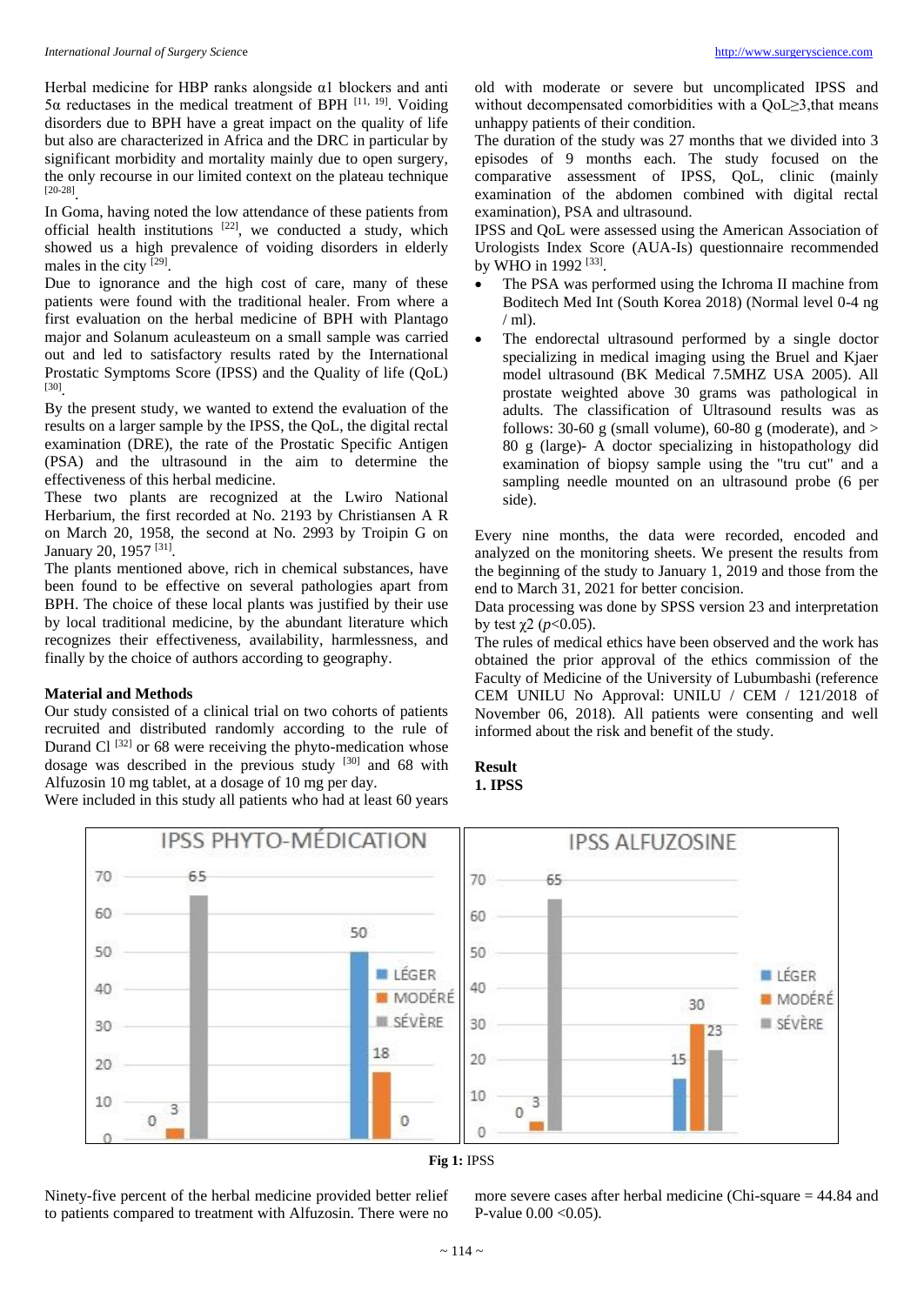## **2. QoL**



The patients were more satisfied after phyto-medication. Indeed, 13 satisfied versus 55 bored at the start in the two series, and at the end, 40 satisfied versus 28 bored in the Alfuzosin series versus 65 satisfied versus 3 bored in the phyto-medication series (chi-square = 26, 11 and P-value  $0.00 < 0.05$ ).

## **3. DRE**



**Fig 3:** Prostate volume after treatment

**4. PSA**

No significant difference between the two groups (chi-square = 2.473 and P-value  $0.116$  > 0.05), the size of the prostate is not related to the treatments but to another factor in 95% of cases.



### **Fig 4:** PSA level at the end of the treatment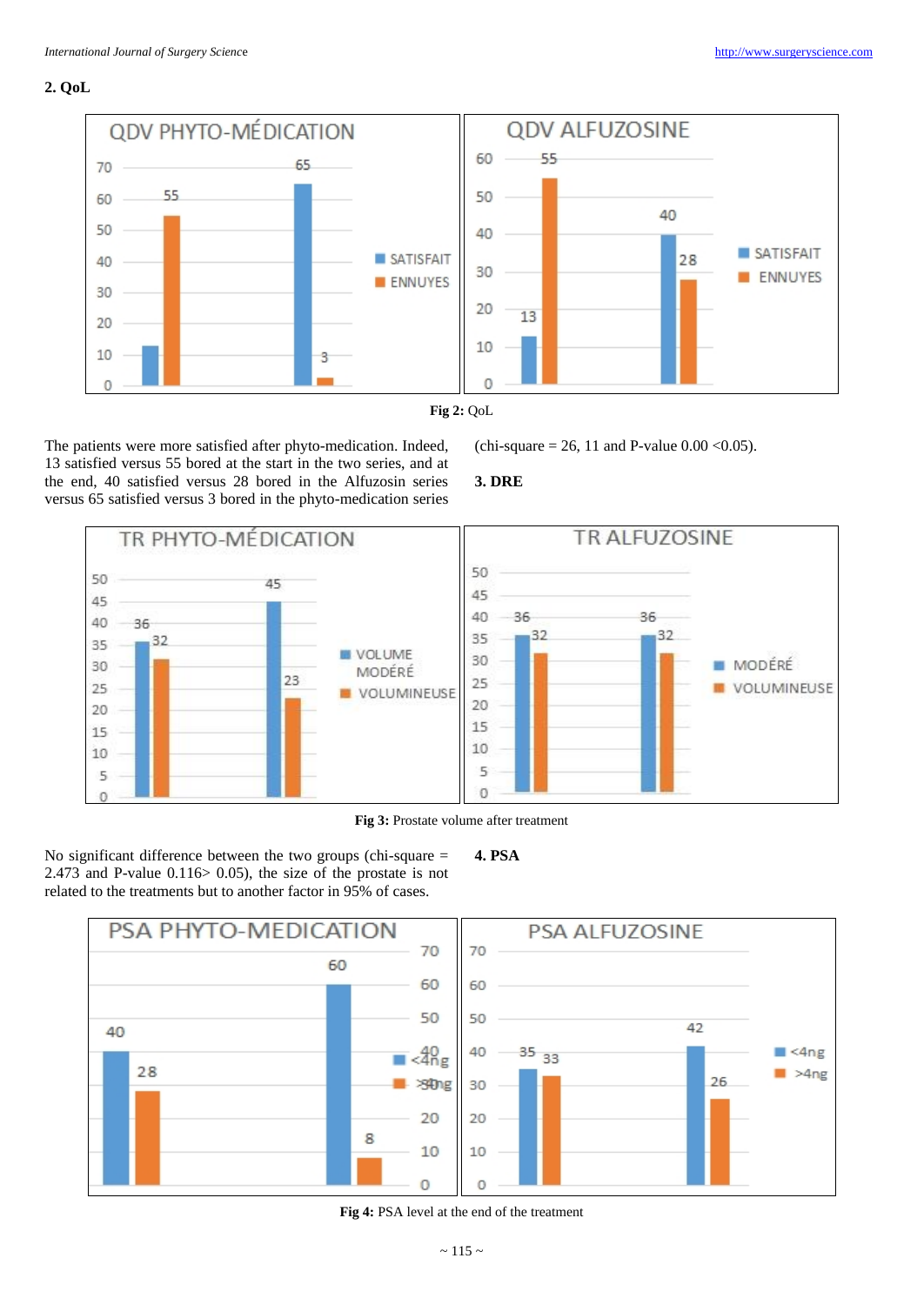In the phyto-medication series, the rate is normalized in 60 cases instead of 40, ie an improvement of 50%, a better result than for Alfuzosin (Chi-square = 12.706 with P-value =  $0.000 \le 0.005$ ).

#### **5. Ultrasound**



**Fig 5:** Initial ultrasound and control

A greater improvement was noted in the phyto-medication group: the number of cases with a volume between 30-60 cm3 progresses from 52 to 60 cases that is an improvement of 15%. In the Alfuzosin series: there were no change. The chi-square test is  $5.376$  with P-value =  $0.01 > 0.05$ , we accept the dependence of these two variables.

## **Discussion**

## **1. IPSS et QoL**

From the point of view of patients' evolution at the end of treatment, at 95% the phyto-medication relieved the patients better compared to Alfuzosin (p 0.05) with regard to IPSS and QoL.

It seems obvious that, based on the responses of patients to questions on severity and quality of life, the results obtained with plants are far better than those obtained with conventional treatment.

For Curtis N *et al.*, the IPSS-QoL and the PSA are, after the interrogation, the physical examination (including the TR) and the objective examination of the urine, the starting point for the diagnosis and the follow-up of the patients voiding disorders linked to BPH <sup>[34]</sup>. Seisen Th et al. said that IPSS and QoL <sup>[35]</sup> assess the impact of functional urinary signs. Duperron C [36] supported by the French College of urology  $[7]$  set the stages of the examination of the patient to arrive at the diagnosis. These are, after the compulsory interrogation, the PSS and QoL. They are used to assess functional signs. Cottaz V even added the recommendation to rewrite the IPSS and QoL by adapting them to other global aspects of the patient's social relationship with the well-being of the "prostate patient" [37].

In our study, we used the only questionnaire recommended by WHO based on the AUA-Is score [33], namely the IPSS-QoL score. We only used dual therapy according to the local traditional practice and did not find the opportunity to combine our herbal medicine with conventional molecules like Vita Nunes R *et al.* in Brazil who did so with Serenoa repens + tamsulosin or Serenoa repens  $+$  selenium  $+$  lycopene [38] nor to the polyphytherapy applied in Korea, China, India, Japan, or even in Côte d'Ivoire [39, 40, 41, 42, 43, 44].

Also in Brazil, Calogero AE et al. [45] recommended the combination of α- blocker and a 5-Phosho-diesterase inhibitor (5-IPDE) through counseling. For Soukaina el Hadrati, 5-IPDE

leads to a relaxation of the smooth musculature and therefore to the improvement of the irrigation of the erectile organs and thus improves the erection [46]. Indeed erectile dysfunction is cited as a usual sign of BPH, it has even been the subject of an adaptation of the IPSS questionnaire by Schvartzman P *et al.* in Israel  $^{[47]}$ .

Our study, with regard to subjective results, had the only tools the IPSS -QoL questionnaire and in which we did not integrate other social parameters as recommended by the authors above. In our study, these parameters improved better after taking the phyto-medication.

The High Authority of Health (HAH) in France recommended that men with uncomplicated BPH with moderate symptoms that they deem acceptable (if there is no impact on the bladder or on the upper device) should not be processed.

The initiation of medical treatment depends mainly on the discomfort caused by the symptoms and the impact on QoL [48]. Levy A and Samraj G P concurred in saying that it is necessary to treat when QoL is impaired because many patients are asymptomatic [49].

We confirm that our study took these recommendations into account, since only patients with moderate or severe uncomplicated IPSS were eligible for treatment with, however, a QoL≥3, that is to say patients without satisfied with their condition.

## **2. Digital rectal examination (DRE)**

There was no significant difference between the two groups (p 11.6). We can say that the size of the prostate is not affected by the treatment but by other factors.

Although the results of this examination did not show any significant difference, it should be noted all the same that the approach was justified by the respect of the steps as recommended by the authors  $[5, 7, 8, 34, 35]$  to know the DRE and the PSA after the IPSS and the QoL.

Seisen <sup>[35]</sup> asserted that the DRE is a useful test to refer to a biopsy because it already differentiates BPH and cancer.

Note, however, that the size of the prostate does not always match the extent of functional urinary signs. On the other hand, we cannot exclude the fact that this examination is "examinerdependent" and therefore depends on the perception of the clinician<sup>[50]</sup>.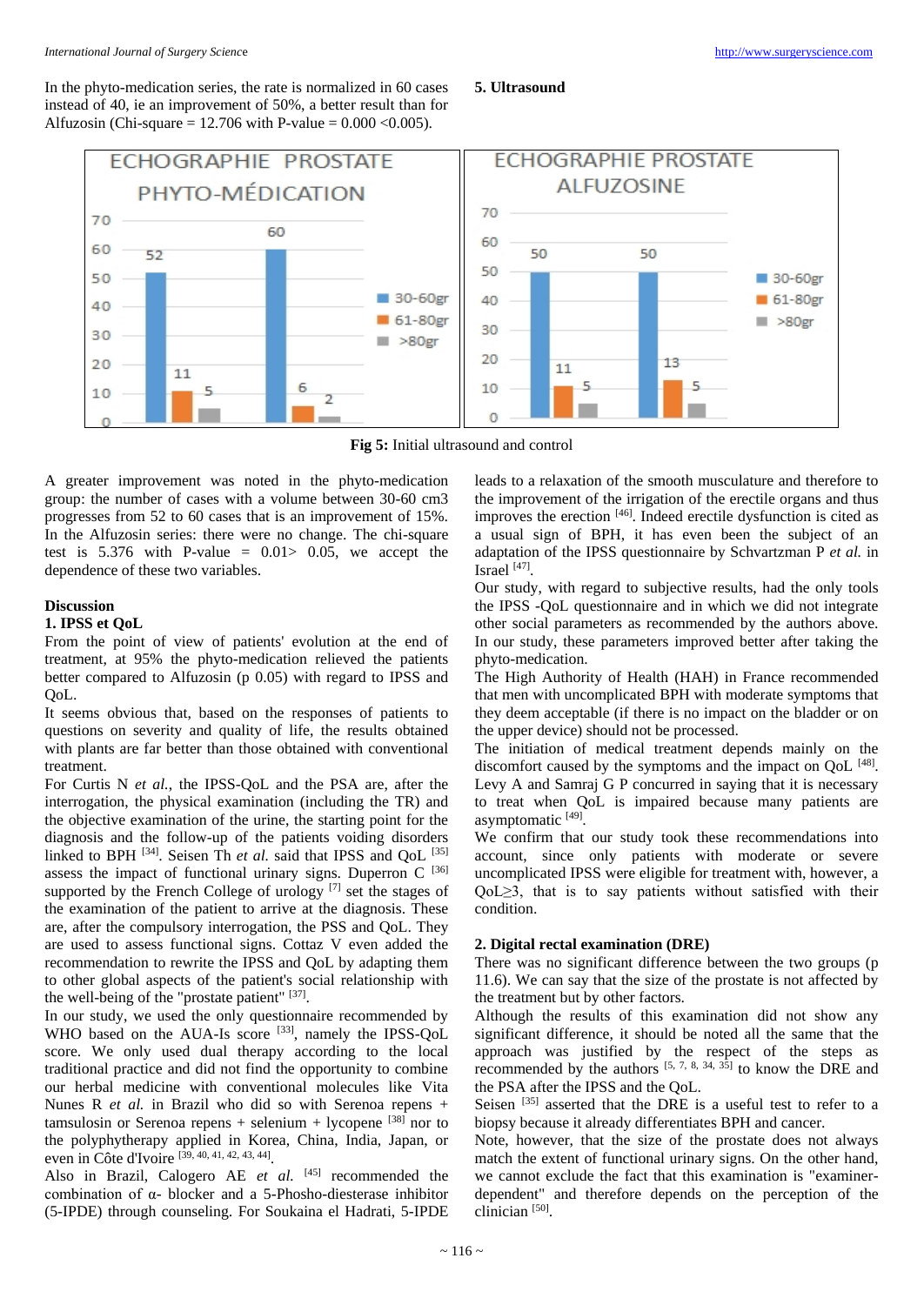Indeed, the national association of accreditation and evaluation in health (ANAES) in France made it clear by noting the absence of parallelism between the high frequency of BPH, anatomical fact, and the lower frequency of Patient-reported SBAU.

She added that there are no predictors of the progression of BPH [51]. The HAH, still in France, added that the volume alone does not constitute an indication for starting treatment [48].

Bengaly S, as other authors previously cited, has said that nonsymptomatic BPH does not require medical treatment.

Otherwise, the treatment must take into account the functional repercussions, the complications and the patient's situation [52].

We can affirm that in our study, we obtained a clinical improvement in our patients even in front of the non-reduction of the volume of the prostate perceived with the DRE. We may believe that plants, without reducing the size of the prostate, would have an effect on the dynamic component of voiding disorders as recognized by α-blockers.

#### **3. Prostate specific antigen (PSA)**

In the phyto-medication series, the PSA level normalized in 50% of cases, a better result than for Alfuzosin**.**

The whole discussion in the process of diagnosing an enlarged prostate lies in the differential diagnosis between benign hypertrophy and cancer. This is why the second step after IPSS and QoL is DRE and PSA.

The latter is dependent both on cellular activity and on volume and therefore likely to be elevated in both cancer and BPH [35]. It retains its orientation value towards the biopsy that alone can confirm the diagnosis  $[7, 35, 50]$ . Babey R recommended requesting it with blood creatinine before the DRE since it can be disturbed by the latter maneuver that involves even light prostate massage [53] .

In our study, it was requested before the DRE. The Indonesian authors recognized that PSA and Gleason score are prostate tumor markers aimed at detecting prostate cancer. They added that the higher their values, the lower the patient's quality of life [54]. For this reason Curtis N *et al.* [34] only recommended this examination in subjects 10 years of age and over with life expectancy.

Indeed, in such subjects, the early discovery of cancer could benefit from curative surgery. At the same time, these are the best cases eligible for surgery even for BPH.

In The Common Resident Course of July 2019 [55], it was confirmed the rapid effect of α-blockers without impact on either prostate volume or PSA. Our plants, however, have reduced the PSA, so they would have a non-proliferative effect.

Grammatikopoulou MG *et al.* in Greece <sup>[56]</sup> demonstrated that many antioxidants have little or no effect on PSA including lycopene, selenium, curcumen, coenzyme Q10, phytoestrogens (isoflavones, flavonoids), green tea, fruits, nuts and supplements..

Another characteristic of PSA was observed by Fonseca RF *et al.* [57] who noted the drop in PSA after transurethral resection of the prostate without the free fraction being interested and were therefore reassured of the absence cancer and were able to say there, that the treatment which reduces the PSA would confirm the benignity of the hypertrophy of the prostate.

We observed a certain variability in the response of PSA to various treatments according to the authors, but retained that PSA has a diagnostic orientation value.

In our study, the improvement in the level of this marker could make us accept the existence of the non-proliferative properties of these plants recognized by 5α-reductase inhibitors.

#### **4. Ultrasound**

It was noted in our study, a greater decrease in the phytomedication group either a number of cases with volume between 30-60 cm3 from 52 to 60 cases, or an improvement of 15%, no improvement in the Alfuzosin series.

The discrepancy noted between the ultrasound results and the examiner-dependent aspect of the result of the DRE could explain those of the DRE. On the contrary, also, ultrasound can give a result contradicted by surgical exploration. However, if we trust these results alongside those of PSA, we can say that the plants used would have some non-proliferative effect. The reduction in prostate size is indeed recognized by anti-5 $\alpha$ reductases (Finasteride, Dutasteride) because they oppose androgens, which promote prostate growth [8] .

Darchy E recognized the virtue of reducing prostate volume similar to that of anti-α-5 reductases in Serenoa repens and Pygeum africanum as well as other plants known in the West (Ortica dioica, Hypoxis rooperi) at the same time as results similar to those of  $\alpha$ -blockers [58].

Saidi S *et al.* in Macedonia recognized that Serenoa repens improved PSA, flow rate, post-voiding residue (PVR) and IPSS, but not the reduction in prostate size [59].

Poirier J likewise recognizes in Serenoa repens as well as in Pygeum africanum, the oldest plants known in the West, the quality of anti-inflammatory drugs and regulators of the testosterone-estrogen balance but not that of anti-androgens therefore non-reducing in volume [60].

However, the Korean authors have recognized their polyphytotherapy made from six local plants to reduce prostate volume and PSA by studies on rats whose BPH was induced by testosterone [39].

For our part, these contrasting results recommend us to explore further, through studies of the cultures of these molecules on prostate tissues, to verify the real effect of our plants that would have the qualities recognized in the two groups of conventional BPH drugs.

As to the usefulness of ultrasound in the diagnosis of BPH, ANAES <sup>[51]</sup> recommended it to explore the upper urinary tract, PVR and allow ultrasound-guided biopsy. The French College of Urologists [7] recommended it to identify RPM, detrusor, kidney, diverticula and lithiasis that are complications. The French Association of Urology (AFU) has recommended it if surgery is scheduled to determine bladder volume, wall thickening, RPM and upper apparatus [61].

Similarly, Seisen Th *et al.* spoke of vesico-renal ultrasound for the exploration of the upper apparatus, the morphology of the bladder (diverticulum, stones, detrusor state), the volume of the prostate and especially the median lobe [35]. Chirador M and Baradanane M have said that in the era of magnetic resonance imaging (MRI) ultrasound still has a place for surgery [62].

For all these reasons, our study has enabled us to confirm the usefulness of ultrasound in the initial diagnosis and control of BPH. For us, it was a valuable complement to the DRE, the ultrasound-guided biopsy and the follow-up of our patients.

It allowed us to state the beneficial effect of our plants in the sense that, at a minimum, we did not notice any cases of enlargement of the prostate.

#### **Conclusion**

After the presentation of herbal medicine for benign prostatic hyperplasia with Plantago major and Solanum aculeastrum, plants used in Goma, we found that the clinical, PSA and ultrasound results were better than those of conventional treatment.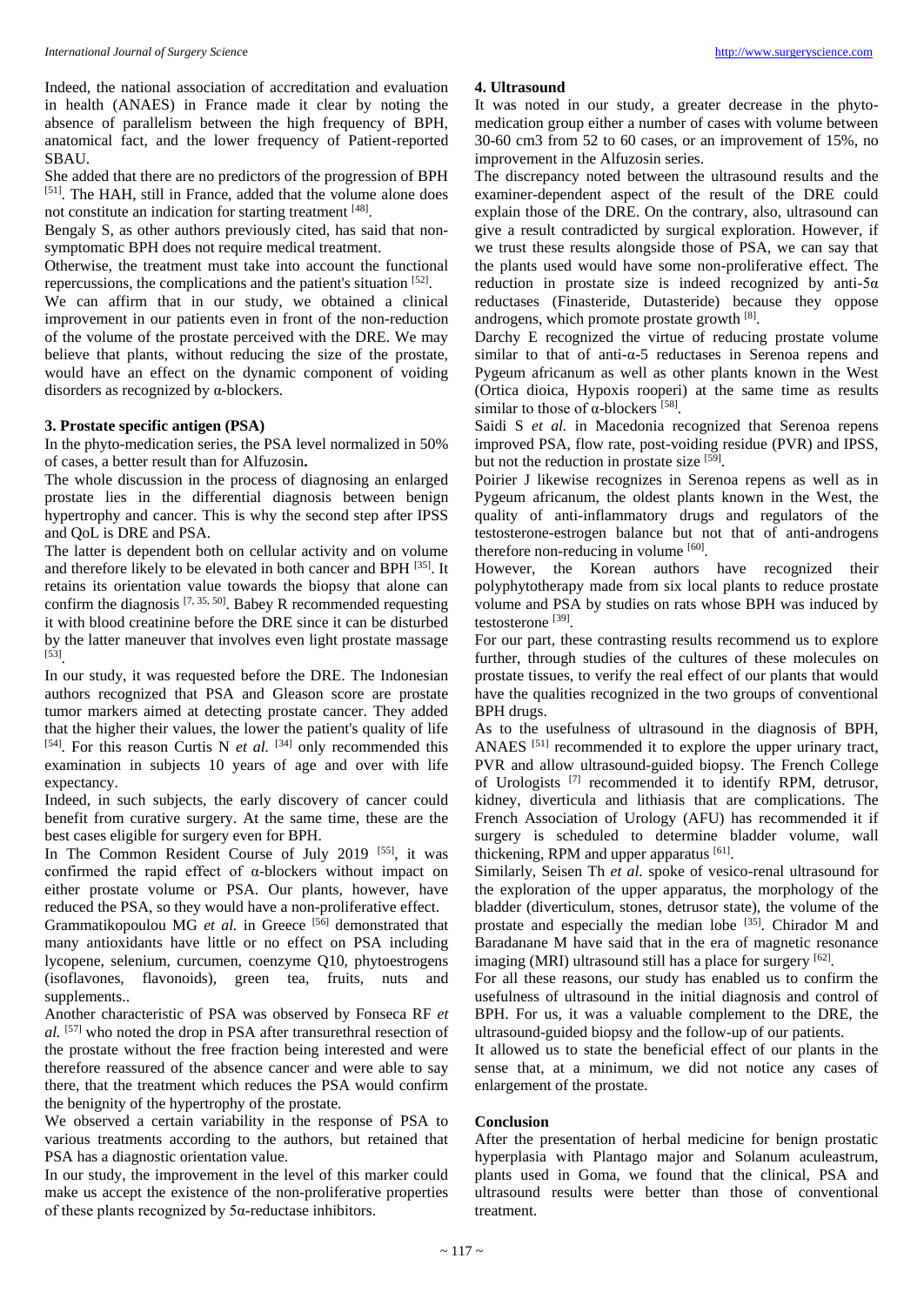They consisted of improving the quality of life of the patients, the level of PSA and somehow the reduction of the size of the prostate. We can recommend their prescription to modern practitioners. A study on their safety, and as far as possible, their pharmacokinetics and pharmacodynamics, remain useful tools for confirming their safe efficacy.

#### **What this study adds**

The use of Plantago major and Solanum aculeastrum in the management of benign prostatic hyperplasia have shown clinical and ultra-sonographic improvement among patient in Goma. The study will raise awareness among modern practitioners on regarding safety, accessibility and efficiency of *Plantago major* and *Solanum aculeastrum.*

#### **Conflicts interests**

The authors declare no competing interests

## **Authors' contributions**

Swedi ME collected the plants and did their preparation.

Tshilombo KF, Banza CL, Odimba BE made a substantial contribution to data analysis and interpretation, and to the correction of this article.

Arung KW is the promoter of the overall work and the main supervisor.

Kasali MF and Bakary AS are professors of pharmacy at the Official University of Bukavu and the University of Lubumbashi, respectively, and have helped set the dosage of the phyto-drug.

#### **Acknowledgments**

Thank for all the co-authors and our mentor or the promoter Professor Arung Willy. Our thanks to staff of the health institutions who helped us for the recruitment of patients and finally for the patients who accepted to contribute to this study. Thanks to Dr KABUYAYA M for his contribution to translate this article in English.

## **References**

- 1. Létard JC, Camard JM, Costal V, d'Albiès P, Grunberg B, la Prunelle J, *et al.* Commissions nutrition et thérapie complémentaires du CRIEGG. Phytothérapie-Principes. Hegel. 2015;5(1):1-5.
- 2. OMS. Programme de médecine traditionnelle. Réglementation des médicaments à base des plantes dans le monde. OMS Genève, 1998, 80.
- 3. OMS. Stratégies de l'OMS pour la médecine traditionnelle. OMS Genève, 2000, 87.
- 4. OMS. Organisation of African Unity. Scientific, Technical and Research commission. Addis-Ababa, African pharmacopeia. 1rst edition Vol 1, Lagos Nigeria, OAU, 1985, 256.
- 5. Monteil L3, R Th RVU-AGM: L'adénome de la prostate. Stratégie thérapeutique. Rein et voies urinaires-Appareil génital masculin (Pr Bastide); Marseille, 2015, 1.
- 6. Haute Autorité de Santé (HAS). Rapport d'évaluation technique-Traitement des symptômes du bas appareil urinaire liés à l'hypertrophie bénigne de la prostate par laser; novembre, 2013, 1-202.
- 7. Collège Français des Urologues. Item 123(Item247) Hypertrophie bénigne de la prostate, 2014, 1-4.
- 8. Descazeaud A, Robert G, Delongchamps NB, Cornu JN, Saussine C, Haillot O, *et al.* Initial assessment, follow-up and treatment of lower urinary tract symptoms related to

benign prostatic hyperplasia. Comité des troubles mictionnels de l'homme de l'association française d'urologie. Prog Urol 2012 Déc, 977-88.

- 9. O'Leary M P. Validity of the bother score in evaluation and treatment of symptomatic benign prostatic hyperplasia. Rev Urol. 2005;7(1):1-10.
- 10. McFarlane GJ, Sagnier PP, Richard F, Teillac P, Botto H, Boyle P. Troubles mictionnels de l'homme âgé: quels sont les symptômes qui poussent le patient à consulter. Br. J Urol. 1995;76:714-718.
- 11. Beeckman TJ, Mynderse LA. Concise review for clinicians. Mayo Fondation for medical Education and Research. Clin Proc. 2005;80(10):1356-1362.
- 12. Vouga L, Benamran D, Etselin C. Traitement médicamenteux des troubles mictionnels de l'homme: l'essentiel pour le médecin généraliste. Revue médicale suisse, 2017, 1-5.
- 13. Telabotanica. eFlore, la fibre électronique de Tela Botanica. Projet de numérisation de la flore de l'abbé Coste par le réseau TelaBot 2011. Juive, Ph, 2017, 9.
- 14. Keehn A, Lowe FC. Complementary and Alternative medication for benign prostatic hyperplasia. Can J Urol 2015 Oct;22(1):18-23.
- 15. Usunabun U, Okolie NP, Anyanwu OG, Adebgedi AJ. Phytomedical screening and proximate composition of *Annona muricata* Leaves. European Journal of Botany Plant Science and Pathology. 2014;2(1):18-28.
- 16. Pagano E, Laudato M, Griffo M, Capasso R. Phytotherapy of Benign Prostatic Hyperplasia. A Minireview. Phytotherapy Research 2013. Published Online Library (Wiley online library.com) DOI: 10.1002/ptr.5084:7.
- 17. Ramanathan J, Pralhad S P. Clinical evaluation of efficacy and safety of an Herbal Formulation in Benign Prostatic Hyperplasia: A single Blind, Randomised, Placebo control Study. Open Journal of Urology. 2012;2:157-163.
- 18. Bitton A. Troubles urologiques chez le patient agé. Place de la phytothérapie. 3<sup>e</sup> journée romande de la phytothérapie; Lausanne, 30-10-2008, 1-5.
- 19. Laarman V, Cassamayon A, Bernard C, Souccar Th, Luu Cl, Curtay JP, *et al.* Prostate: le protocole naturel. Santé Nature Innovation. SNI Éditions SA, Suisse. 2013 Oct, 1- 26.
- 20. Bahussan T, Binous MY, Mallat F, *et al.* Association résection endoscopique de la prostate et une cure de hernie inguinale, à propos de 37 cas. Congrès national de la Société tunisienne d'Urologie, 2010, 1-12.
- 21. Luhiriri ND, Alumeti D M, Cirimwami P, Ahuka OL. Diagnostic and surgical management of benign prostatic hyperplasia. Uro'Andro. 2016;1(6):5.
- 22. Munyantwari AE, Swedi ME. Hypertrophie bénigne de la prostate à Goma. Cas de six hôpitaux de la ville. Revue médicale des Grands Lacs. Mars. 2017;8(1):36-43.
- 23. Akpo CE, Hodonu R, Mwankanya H, Hounasso PP. Apport du toucher rectal, du dosage PSA, de l'échographie et de la biopsie dans le diagnostic des tumeurs prostatiques au CHU de Cotonou, à propos de 64 cas en 2 ans. Médecine d'Afrique noire. 1999;46(5):272-275.
- 24. Dékou A, Ouegin GA, Konan PG, Kouamé P, Tofana A, Kramo N, Kouin A, Manzan K, Djédjé M A. Contribution à l'étude de la mortalité dans un service d'urologie. Cas du service d'urologie du CHU de Cocody d'Abidjan de 2000 à 2006. Africain Journal of Urology 1100-5704. 2009;16(1):44-52.
- 25. Botcho G, Kpatcha TM, Tengue K, Dossouvi T, Sewa EV,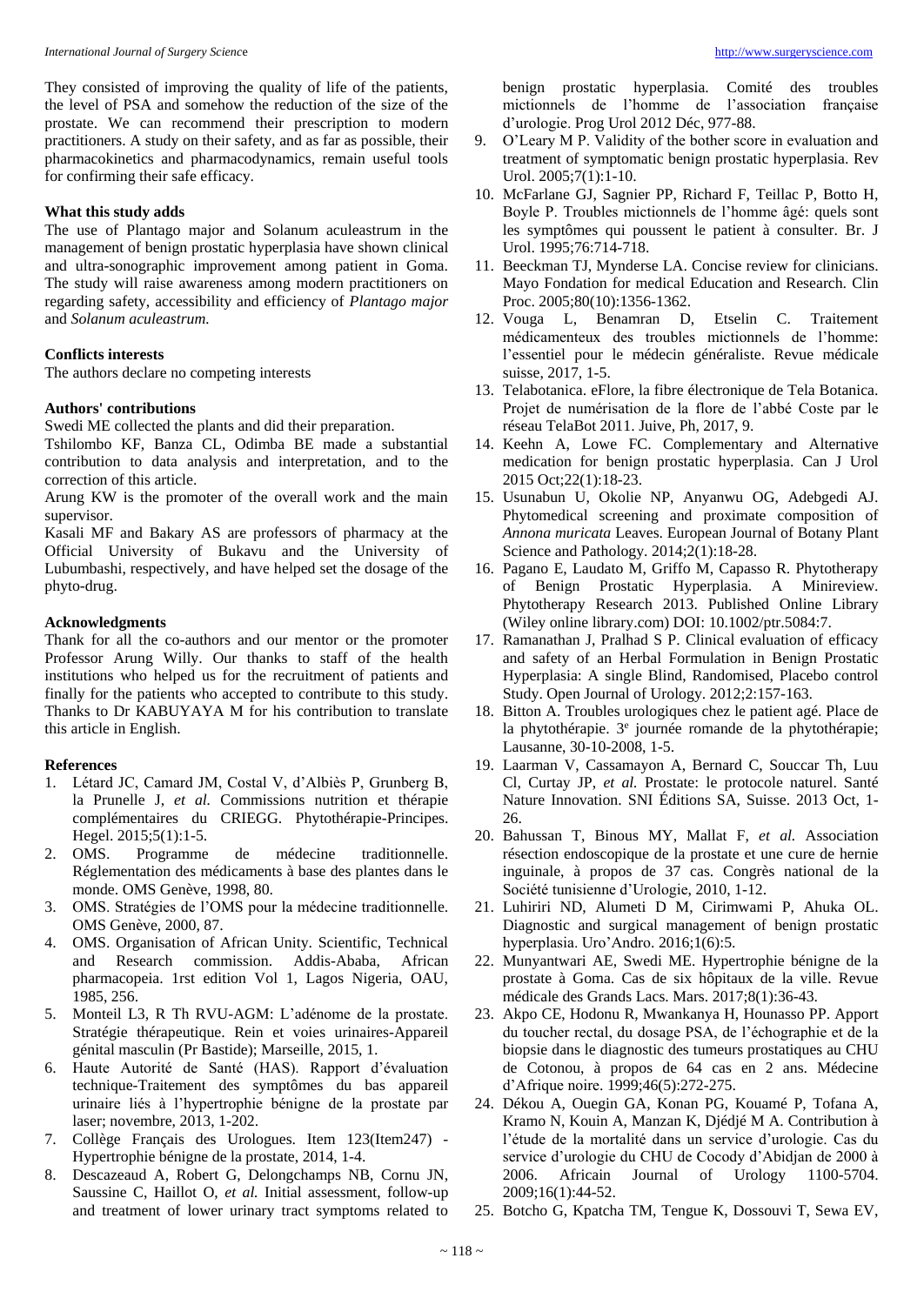Simlavo K, *et al.* Mortalité et morbidité après adénomectomies prostatiques transvésicales au CHU de Kara(Togo). Afican Journal of Urology. 2008;24:353-358.

- 26. Tshilombo KF, Mujinga I. Hypertrophie bénigne de la prostate, étude des complications pré, per et postopératoires. Février, 2019.
- 27. Tubaro A, de Nunzio C. Evolving techniques for surgical treatment of Benign Prostatic Hyperplasia. EMJ Urol. 2015;3(2):119-122.
- 28. Bagayogo NA, Sine B, Faye M, Sarr A, Thiam A, Ndiaye M, Ndiath A, Ndour NS, *et al.* Hypertrophie bénigne de la prostate (HBP) géante:Aspects épidémiologiques, cliniques et thérapeutiques. Journal Africain d'Urologie. 2021;27:49- 55.
- 29. Munyantwari AE, Swedi ME. Prévalence des troubles mictionnels chez les sujets masculins agés de 50 ans ou plus à Goma.Revue médicale des Grands Lacs, 2017 Déc:8(4):1- 5.
- 30. Munyantwari AE, Kasali MF, Swedi ME, Arung KW. Phytothérapie tradipraticienne de l'hypertrophie bénigne des symptômes du bas appareil urinaire à Goma. Rev Afr Med & S Juillet. 2019;3(1):92-98.
- 31. Musée de recherche botanique de Lwiro; Institut de Recherche Scientifique (IRS-RDC) Source: iNaturalist Research-grade Observations. 2018. Available on https://www.inaturalist.org/observations/11075522.
- 32. Durand C. Échantillonnage. Département de sociologie Université de Montréal, 2002.
- 33. AUA Foundation. Benign Prostatic Hyperplasia. AUA Foundation Copyright, 2005, 25.
- 34. Curtis N, Aaron L, Bankin J, Elterman D, Nachabé M, Zorn KC. Canadian Urological Association guideline on lower urinary tract symptoms in men/Benign Prostatic hyperplasia. 2018.
- 35. Seisen Th, Evanguelos X, Roupet M, Robert G. Item 123- UE 5. Hypertrophie bénigne de la prostate. AFU, 2015, 18.
- 36. Duperron C. Hypertrophie bénigne de la prostate. CHU Dijon https://fr.m.wikipedia.org>wikis, 2007.
- 37. Cottaz V. Hypertrophie bénigne de la prostate et qualité de vie. Quid de la qualité de vie du « patient prostatique » ? Thèse, Lyon(EST), 2017, 73.
- 38. Ricardo Nunes, Joao Manzano, José Carlos Truzzi, Aguinaldo Nardi, Antonio Silvinato, Wanderley Marques Bernardo. Treatement of Benign prostatic hyperplasia. Brasilian Society of Urology, Août 7, 2016, 5.
- 39. In Suh Bae, Seung-Hyun Jung. Effects of the Korean Medicinal Herbs for treatment of Benign Prostate Hyperplasia induced in Rats models: A review. J Int Korean Med. 2018;39(4):592-604.
- 40. Chung Homa, Wai Linge Lin, Singh Leung Lui, Xun-Yuan Cal, Vivian Taam Wong, Eric Zia, *et al.* Efficacy and Safety of Chinese Herbal Medicine for Benign Prostatic Hyperplasia: a systematic review of randomized controlled trials. Asian Androl. 2013 Jul;15(4):471-482.
- 41. Manorajan Sahu, Ramesh Bhat, Kala Suhas Kulkarni. Clinical evaluation of Himplasia in Benign Prostatic Hyperplasia: an open Clinical Trial. Med Update. 2003;(11):1S75-78.
- 42. Kensuke Mitsunari, Yasuhochi Miyata, Tomahiro Matsuo, Yuta Mukae, Asato Osubo, Yunki Harado, *et al.* Pharmacological effects and potentiel clinical usefullness of Polyphenols in BPH. Molecules. 2021;26:450. https.//doi.org/10-3390/molecules 26020450.
- 43. Hiroshi Yagi, Ryo Sato, Kojiro Nishio, Gaku Arai,

Shigehiro Soh, Hiroshi Okada. Clinical efficacy and tolerability of two Japanese traditional herbal medicines, Hachimi-jio-gan and Gosha-jinki-gan, for lower urinary tract symptoms with cold sensitivity. PMID: 26587398 PMCID: PMC4624524

DOI: 10.1016/j.jtcme.2015.03.01010.

- 44. Doa JMS. Ethnopharmacologie, qualité et innocuité d'un remède traditionnel de santé à base de plantes « NOE » indiqué dans le traitement des troubles mictionnels liés à l'hypertrophie bénigne de la prostate. USR Sciences pharmacologiques et biologiques, 2015-2016, 174.
- 45. Calogero AE, Burgio G, Condorelli RA, Cannarella R, La Vignera S. Treatment of Lower Urinary Tract Symptoms/Benign Prostatic Hyperplasia and erectile dysfonction. The Aging Male. 2018;21(4):272-280.
- 46. Soukaina El Hadrati. Etat de l'art du traitement de l'hypertrophie bénigne de la prostate. Thèse Rabat Maroc, 2018, 1-177.
- 47. Shvartzman P, Tandeter H, Peleg A, Tabenkin H, Sasson N, Borkan J. Lower Urinary Tract Symptoms in Primary Care. A Multicenter Community-Based Study in Israel. Imaj. 2001;3:497-500.
- 48. HAS. Commission de la transparence. Examen du dossier de la spécialité inscrite pour une durée de 5 ans à compter du 20 novembre 2000. Urion 2,5 mg. 5 2005 Oct.
- 49. Levy A, Samraj GP. Benign Prostatic hyperplasia: when to watch and when to treat. Cleve Clin J Med. 2007 May;74(3):S15-20.
- 50. Fourcade RO, Trahan H. Hypertrophie bénigne de la prostate. EMC 18-550-A-10, Elsevier SAS, 2000, 1655- 2085.
- 51. ANAES/Service des recommandations professionnelles. Prise en charge de l'hypertrophie bénigne de la prostate. Mars, 2003.
- 52. Bengaly S. Hypertrophie bénigne de la prostate au service d'urologie du CHU Gabriel Touré. Thèse, Bamako, 2018.
- 53. Babey R. Traitement de l'hypertrophie bénigne de la prostate. Clinical Research Scientist. Lilly, 2005, 1-15.
- 54. Adista Umar. Correlation of prostate-specific antigen and Gleason grade groupto quality of life in patients witn prostate cancer. Bali Journal (Bali Med). 2021;10(2):1-66.
- 55. Cours commun de résidant. Objectif: 73. Les tumeurs de la prostate. Etiopathogénie, diagnostic, orientations thérapeutiques. Juillet, 2019, 1-78.
- 56. Grammatikopoulou MK, Gkiouras K, Papageorgiou ST, Myrojianis I, Papamitsou Th, Bogdanos DP, *et al.* Dietary factures and Supplements influencing Prostate Specific Antigen (PSA) Concentrations in men with Prostate Cancer and increase Cancer Risks: An evidence Analysis review Based on Randomized Control Trials. Nutrients. 2020;12:2985.
- 57. Fonseca RC, Gomes CM, Meirele EB, Freire SC, Srougi M. Prostatic Specific Antigen levels following transuretral resection of the Prostate. Clinical Urology International Bras J Url. 2008;34(1):41-48.
- 58. Darchy E. Place de la phytothérapie dans le traitement de l'hypertrophie bénigne de la prostate. Thèse de pharmacie. Aix Marseille Université 28 april 2017.
- 59. Saidi S, Stravidis S, Olivier Stankov O, Dohcev S, Panov S. Effects of Serenoa repens alcohol in extract on Benign Prostate Hyperplasia. Contributions. Sec. of Med. Sci. 2017;38(2):1-7.
- 60. Poirier J. Hypertrophie bénigne de la prostate et son traitement médicamenteux. Thèse pour Doctorat d'État en